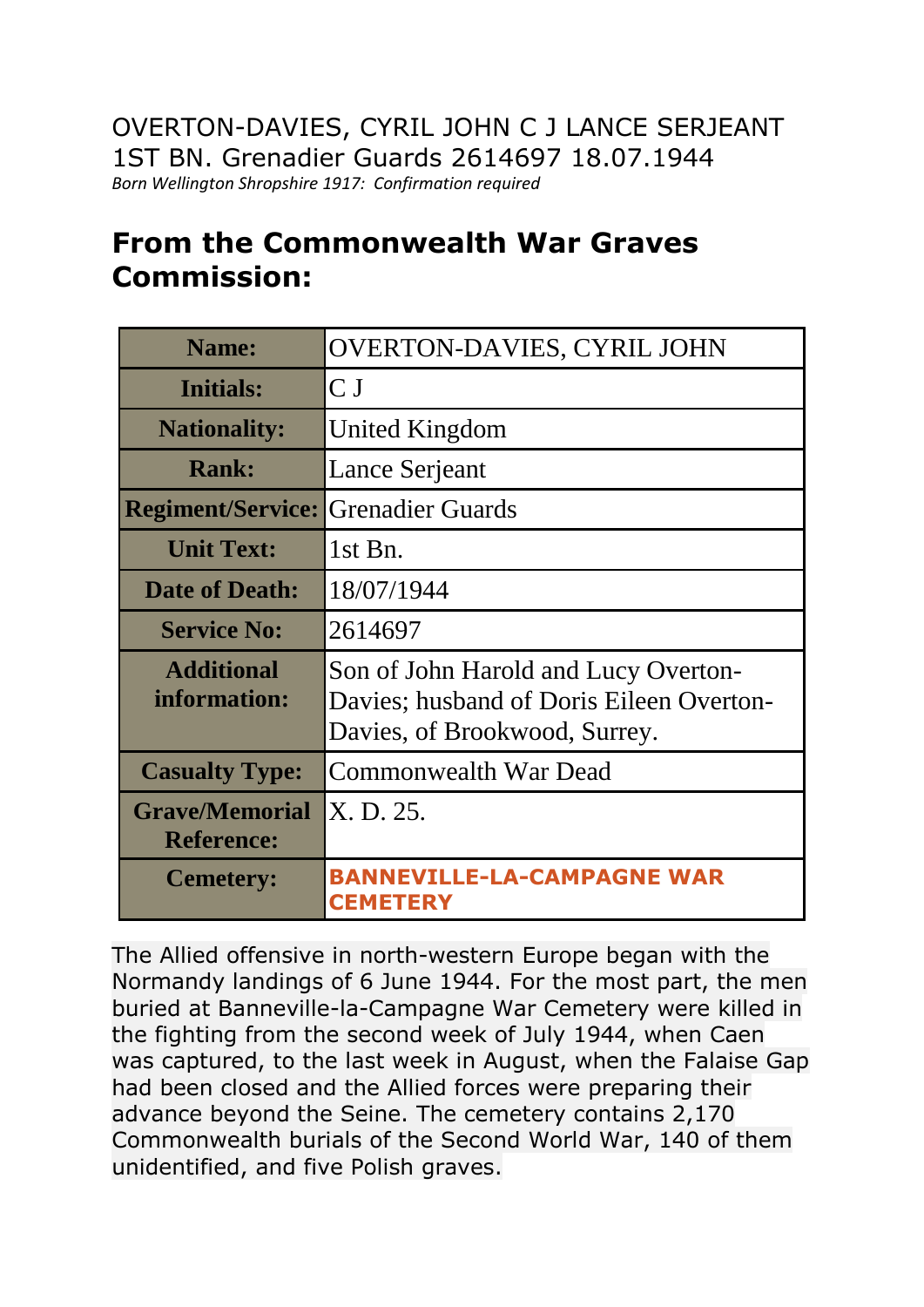## **Taken from the Skegness Standard, dated 2nd November 2009:**

[http://www.skegnessstandard.co.uk/news/local/alford/find\\_out\\_what\\_remembrance\\_day\\_means\\_](http://www.skegnessstandard.co.uk/news/local/alford/find_out_what_remembrance_day_means_to_the_soldiers_1_1344338) to the soldiers 1 1344338

AS the world gears up for Remembrance Day today, Wednesday, the Standard got in touch with a Second World War veteran and a serving army officer to find out what remembrance means to them.

Major John Chappell, 89, of Willoughby, returned to Normandy in October after being injured there in 1944.

He went to visit the grave of his friend Cyril Overton-Davies and to visit the places he went while taking part in Operation Goodwood as part of the war effort..

Maj Chappell, who was a member of the Grenadier Guards Armoured Division, said: "The church in Cagny was a landmark for me because it was here that we came under fire from enemy mortars following a heavy bombardment by air and sea on German positions which began at 5.30am on July 18 and lasted two-and-a-half hours.

"I remember the sky full of aircraft, wave after wave pounding enemy defences."

Maj Chappell was injured in that attack and it killed Mr Overton-Davies who is buried at the military cemetery in Banneville-La-Campagne.

He said: "I found the grave of Cyril and paid my respects to a friend who made the ultimate sacrifice, and to the other 2,165 men who rest here."

During his trip, the Major met the Mayor of Cagny and dignitaries who were honoured to meet him. He also visited the Normandy Museum in Bayeux and the British Military Museum.